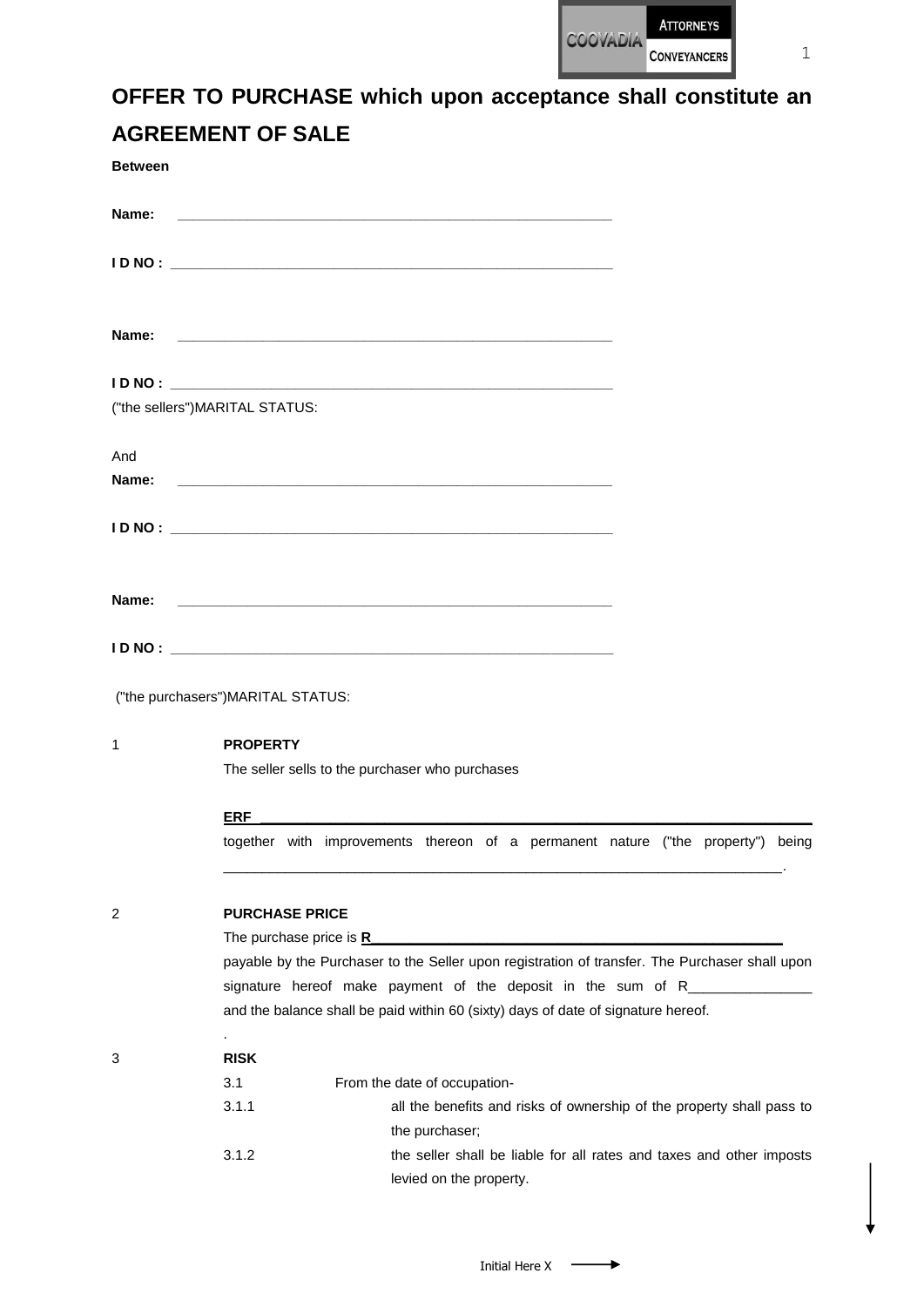

4 **VOETSTOOTS**

- 4.1 The property is sold "voetstoots" without warranties, express or implied. The seller shall not be liable for any defects, latent or otherwise or for any damage occasioned by such defects.
- 4.2 The property is sold subject to all the conditions, burdens and servitudes referred to in the title deeds of the property and to all such other conditions, burdens and servitudes which may exist in regard thereto.
- 4.3 The purchaser is deemed to be acquainted with the nature, condition, beacons, extent and locality of the property, the seller and the seller's agents being entirely free from all liability in respect thereof.
- 4.4 The seller shall not be liable for any deficiency in the extent of the property which may be revealed on any resurvey, nor shall the seller benefit by any excess.

#### 5 **BREACH**

- 5.1 If either party commits any breach of this sale and fails to remedy such breach within seven days after the written notice requiring the breaching party to remedy the breach, then the other party shall be entitled either –
	- 5.1.1 to cancel this sale by written notice to the breaching party. The cancellation shall be deemed to take effect on the date of posting the notice by prepaid registered post or;
	- 5.1.2 to enforce this agreement;

and in either event to recover such amounts (whether by way of damages or otherwise) as may have become due as a result of such breach of contract.

- 5.2 The breaching party shall make payment of the Estate Agents commission.
- 6 **GENERAL** 
	- 6.1 No addition to, variation, or agreed cancellation of this agreement shall be of any force or effect unless in writing and signed by or on behalf of the parties.
	- 6.2 No indulgence which the seller may grant to the purchaser shall constitute a waiver of any of the rights of the seller who shall not thereby be precluded from exercising any rights against the purchaser which may have arisen in the past or which might arise in the future.

# 7 **DOMICILIUM AND NOTICES**

- 7.1 The parties choose domicilium citandi et executandi ("domicilium") for the purposes of the giving of any notice, the payment of any sum, the serving
	- of any process and for any other purpose arising from this agreement, as follows the seller:

the purchaser

2